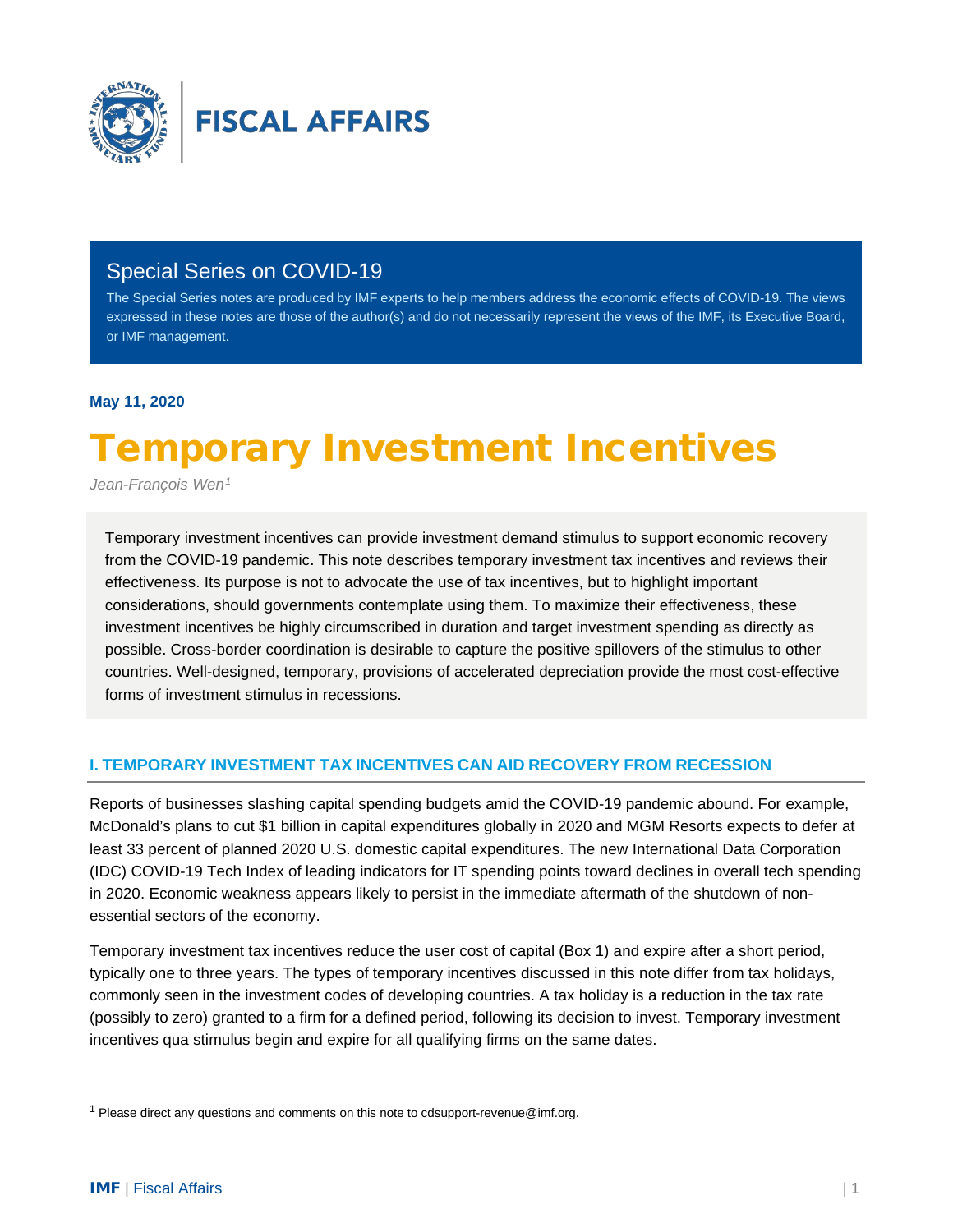The expiration of the incentive at a pre-announced date induces firms to accelerate their spending plans (e.g., purchases of machinery and equipment) to take advantage of the window of opportunity for tax savings.<sup>[2](#page-1-0)</sup> If the temporary business tax cut is perceived by firms as likely to be renewed, the policy loses much of its stimulus punch. Temporary tax incentives are designed as counter-cyclical fiscal instruments and are not intended to improve long-term growth.[3](#page-1-1)

The effectiveness of temporary incentives in any country will depend on the structure of its existing tax system and its level of development. For example, in countries with widespread sectoral exemptions or holidays from corporate income tax, temporary tax relief does not benefit the already tax-privileged firms. Furthermore, investment in developing countries may depend more on investor risks and compliance costs, than on tax incentives.[4](#page-1-2) Temporary tax incentives as instruments for stimulating investment demand are more appropriate for high- and middle-income countries.

## **BOX 1. The User Cost of Capital**

According to the neoclassical theory of investment behavior, firms invest in physical assets until the gross marginal return from using an additional amount of capital in production equals its marginal cost, where the latter comprises the cost of financing, economic depreciation due to wear and obsolescence, and the payment of all business-related taxes. In the absence of taxation and pre-existing market distortions, the private investment outcome is considered socially efficient. Taxing profits can distort the choices of firms, for instance, when the cost of debt-financing is deductible, while the cost of equity-financing is not. The tax system in that case is said to be "non-neutral," because it may alter the investment and financing choices of businesses away from the optimum.

The tax-inclusive marginal cost of capital is commonly referred to as the "user cost of capital." It can be calculated from economic data and the corporate income tax provisions in the tax code. Changes to the tax system that reduce the user cost of capital, render investments that were previously unprofitable, now worthwhile. The user cost of capital, and the related concept of effective marginal tax rate, can serve, therefore, as summary measures of the fiscal climate for investment. A tax system can be designed to capture above-normal profits, without deterring marginal investments. In that case, the user cost of capital is unaffected by the tax system, the marginal effective tax rate is zero, and economic neutrality is preserved.

## **II. INVESTMENT INCENTIVES: REDUCING TAXABLE INCOME VERSUS REDUCING TAX RATES**

Bonus depreciation—or, in the extreme case, expensing (meaning 100 percent bonus depreciation)—reduces taxable income by allowing more of capital expenditure to be deducted against tax in the current year than the normal depreciation schedule.<sup>[5](#page-1-3)</sup> Expensing, accompanied by the non-deductibility of interest and a constant tax rate, achieves neutrality of the tax system with respect to taxation, meaning that any investment that is

<span id="page-1-0"></span><sup>2</sup> It is also possible to incentivize current investment spending by pre-announcing a *future tax increase*. However, this tends to raise the future cost of capital and hence can be expected to have a weaker stimulus effect than a temporary tax reduction for an equal-size tax rate change.

<span id="page-1-1"></span><sup>&</sup>lt;sup>3</sup> Structural enhancements to economic efficiency can be achieved by permanent reform in the design of the corporate income tax. One option, for instance, is full expensing under a cash-flow tax and no deduction of interest (see e.g., [IMF 2016\)](https://www.imf.org/external/np/pp/eng/2016/100716.pdf). Temporary tax incentives can also be used as a tool to support digitalization, particularly for small- and medium-sized enterprises, to enhance their productivity in the longer run.

<span id="page-1-2"></span><sup>4</sup> See Van Parys and James (2010).

<span id="page-1-3"></span><sup>&</sup>lt;sup>5</sup> Bonus depreciation and expensing are both forms of the general concept of accelerated depreciation. Accelerated depreciation enhances the present value of depreciation deductions relative to the statutory depreciation schedule, hence improving the after-tax return on investment. To avoid cumbersome terminology, the discussion in the note focuses on "expensing," but bonus depreciation is similar, except that the proportion of investment that can be immediately deducted may be less than 100 percent. The term "bonus depreciation" can be misunderstood: even under "bonus" depreciation, the total depreciation over the asset life is 100 percent. The expression "first-year allowance" is also commonly used to refer to bonus depreciation.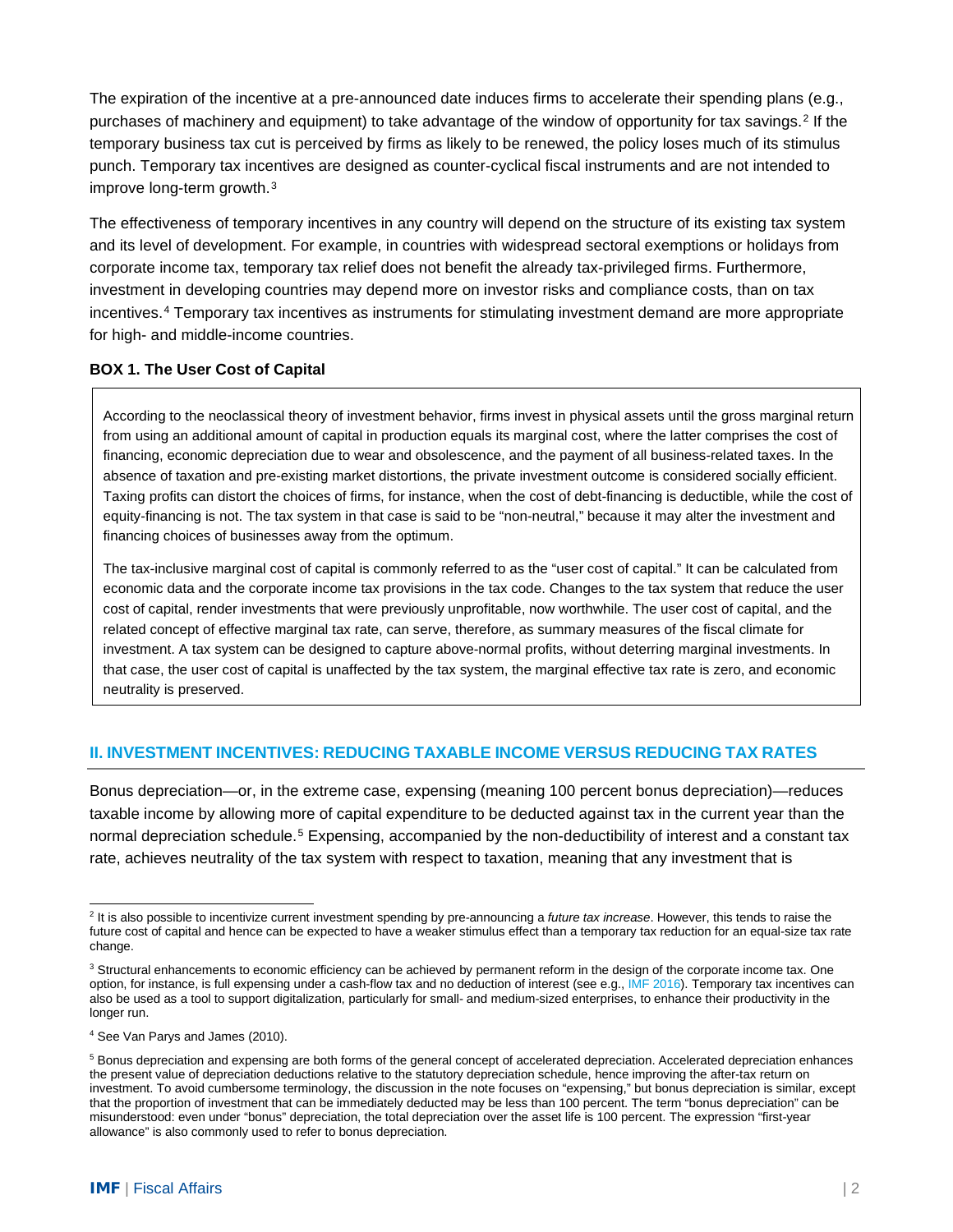worthwhile in the absence of tax would continue to be so after tax. Intuitively, under such a scheme the government effectively becomes a silent partner in all investments, bearing the same proportion of costs as it receives of all returns. In combination with other provisions, such as interest deductibility, expensing even subsidizes investment. However, for companies in a loss position, the benefit of expensing is postponed (assuming loss carry-forward provisions) to a future year in which they return to profitability, and is diminished in present value if, as is usually the case, interest in not paid on losses carried forward. The effectiveness of expensing can be augmented if it is combined with a generous loss-carry back provision, allowing loss-makers to retroactively apply the deduction to past profitable years, generating a tax refund.

While expensing only changes the time profile of the deduction of investment costs, investment tax credits (ITC) provide businesses tax savings by directly reducing their tax liability by a given fraction of their investment spending.<sup>[6](#page-2-0)</sup> If the ITC is refundable, then a taxpayer receives a cash payment when there is no tax liability to offset. ITCs are regarded as the easiest of the incentives to restrict to incremental investments. However, since the level of investment that would have taken place without the tax benefit is unknown, an arbitrary threshold must be legislated to define eligible capital spending.<sup>[7](#page-2-1)</sup>

Tax rate reductions directly reduce a profitable company's tax liability, but also indirectly increase its taxable income, by eroding the value of depreciation deductions. However, for a profitable firm, using equity-financing of investment, the first effect dominates, so that tax rate cuts incentivize investment. Tax rate cuts provide no benefit, however, to companies in a loss position, which many will find themselves in during a recession.

Temporary tax rate cuts or temporary expensing provisions can be important investment incentives for firms, with an additional beneficial impact for those that are cash constrained. $8$  The stimulus is strongest if the tax incentives apply not only to corporations, but to unincorporated proprietorships and partnerships. However, the extension to unincorporated businesses is easier with expensing than with tax rate cuts, because the calculation of taxable business income is the same as for corporations. A notable difference between tax rate cuts and expensing provisions is that tax rate cuts raise the after-tax profits from a company's already existing capital stock, generated by past investments. In contrast, expensing applies only to new investments, which is the desired target. Temporary tax rate cuts can also produce perverse incentives, that can reduce a firm's incentive to invest as the policy approaches its termination date. This occurs because depreciation deductions are applied during the phase of reduced tax rates, leaving the firm with a lower balance of undepreciated assets to apply to taxable income after the tax rates are back to normal.<sup>[9](#page-2-3)</sup> Moreover, temporary tax rate cuts are ineffective for investments that take some time to become profitable (when tax rates are back up). Overall, the investment "bang-for-buck" from tax rate cuts is inferior to that from expensing for the same tax revenue cost.[10](#page-2-4)

#### **III. INCENTIVE EFFECTS ARE GREATER FOR LONGER-LIVED ASSETS**

For assets with long productive lives (i.e., assets that depreciate slowly), the value of the capital is little affected by marginal shifts in the timing of the investments. Hence, firms can be induced to accelerate their investment

<span id="page-2-0"></span><sup>&</sup>lt;sup>6</sup> Whereas an ITC is a tax credit, a first-year investment allowance, is a tax deduction. The two forms of incentives can be made equivalent in terms of tax relief. Sometimes allowances (or ITCs) are granted on top of the statutory depreciation schedule, thereby increasing the size of the tax benefit.

<span id="page-2-1"></span> $7$  The treatment of leasing agreements also complicates the implementation of incremental investment incentives, because the lessor owns the equipment while the lessee is the user of it.

<span id="page-2-2"></span><sup>&</sup>lt;sup>8</sup> See Gbohoui (2019).

<span id="page-2-3"></span><sup>&</sup>lt;sup>9</sup> This consequence of temporary tax rate cuts is diminished if businesses are permitted to carry forward their depreciation allowances until after the rate cut phase, as some countries do with respect to tax holidays.

<span id="page-2-4"></span> $10$  See, e.g., Edge and Rudd (2011).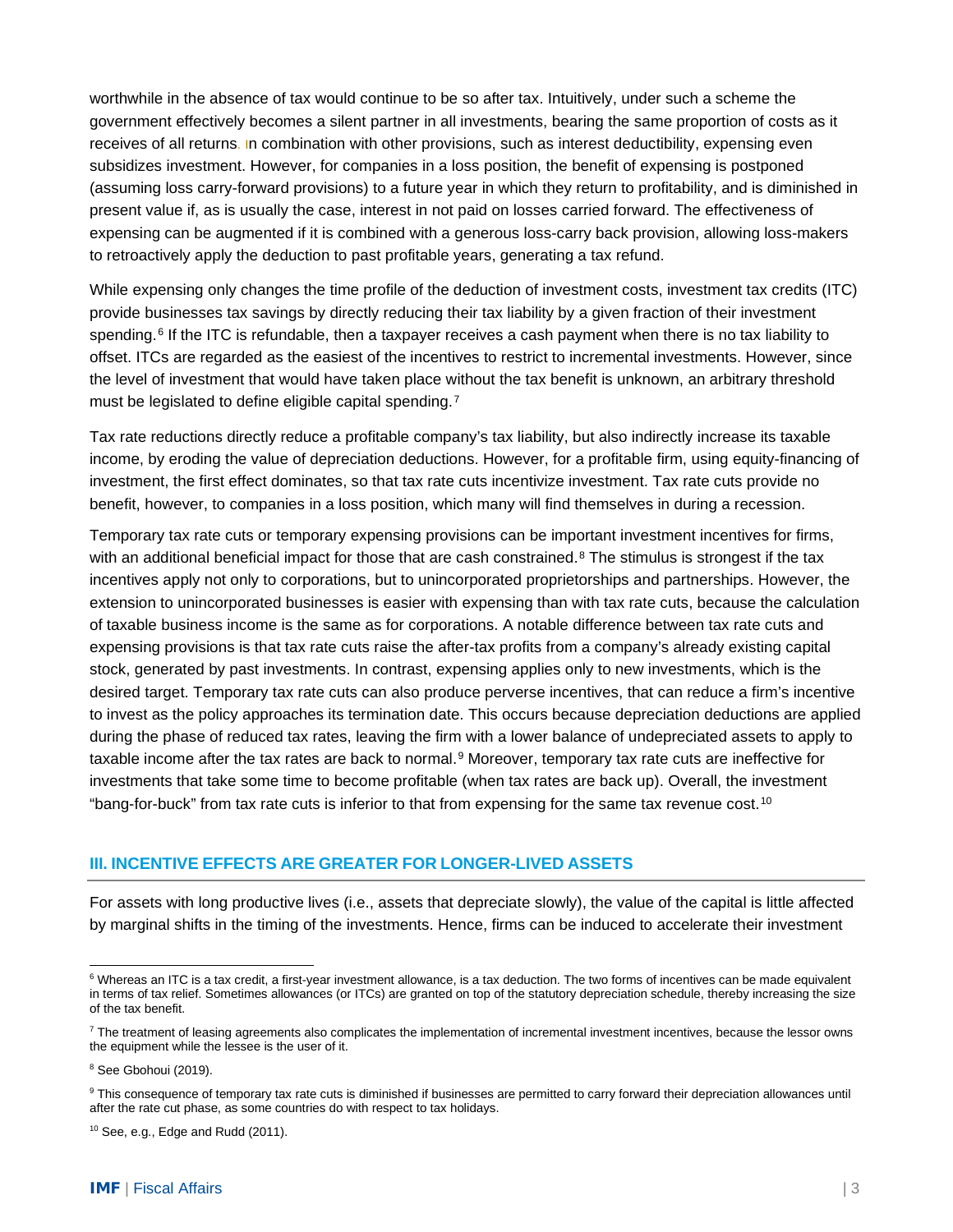plans for long-lived assets to take advantage of the tax break. Consequently, such investments exhibit highly elastic short-term responses to temporary tax incentives. However, while expensing provisions significantly alter the depreciation schedules of long-lived assets, the benefit of expensing is relatively modest for equipment that is short-lived.[11](#page-3-0) Reductions of investment spending after the expiration of a temporary tax incentive are likely to be muted for long-lived asset classes, because the reduction in future investment is spread over a long period of time. Examples of equipment with relatively low economic depreciation rates include radio towers, farm buildings, electricity distribution systems, and telephone communication systems.

In some cases, however, the planning and implementation costs associated with long-lived investments can make it difficult for businesses to accelerate their plans for capital investments. For this reason, most stimulus proposals exclude structures. Temporary investment incentives are usually granted to investment placed in service after the effective date, even if ordered long ago, thus raising the size of the tax revenue cost. At the other end of the temporary period, the subsidy is given to all investment ordered before the cut-off date, even if placed in service long after, as otherwise the policy is biased against investments with long lead times. To prevent abuse of the tax measures, temporary policies usually require the investment to be placed in service within three to five years after the cut-off date of the temporary incentive. Acquired intangible assets might be excluded, to prevent acquisitions for profit-shifting motives.

# **IV. EVIDENCE SUGGESTS THAT TEMPORARY INVESTMENT INCENTIVES GENERATE STRONG INVESTMENT RESPONSES IN THE SHORT TERM**

The concept of elasticity is used to report the investment response to a reduction in the user cost of capital, arising from investment incentives. For example, an elasticity of 2 would mean that a 1 percent reduction in the user cost of capital increases investment by 2 percent. To obtain the investment level change due to temporary tax incentives, the elasticity is multiplied by the implied percentage reduction in the user cost of capital. To illustrate, suppose that the user cost of capital per dollar of investment in an asset with a 10-year life, falls from 15.1 percent to 14 percent during the incentive period, as a result of adopting temporary full expensing. The percentage fall in the cost of capital is then approximately 7 percent (100  $\times$  1.1  $\div$  15.1). With an elasticity of 2, investment in that asset class would be predicted to rise by 14 percent in the short term.

The United States introduced temporary bonus depreciation during 2002–04 to address the early 2000s recession.[12](#page-3-1) That experience has been extensively analyzed to quantify the effects of temporary investment incentives during and after the policy interval. A short-term investment elasticity of 9 appears as a reasonable point estimate based on the research studies (Box 2). Small- and medium-sized firms show much stronger responses than do public companies.[13](#page-3-2) The elasticity may be larger in small open economies, compared to large economies, such as the United States, because domestic interest rates and equipment prices are less likely to rise with investment spending in the case of the first group of countries. When interest rates rise as a result of stimulus spending, some investments are crowded-out by the higher cost of capital.

There is evidence that investment responses weaken during periods of high uncertainty, usually associated with recessions. Companies that consistently invest every year, typically capital-intensive firms, are found to respond

<span id="page-3-0"></span><sup>&</sup>lt;sup>11</sup> Evidence for the United States indicates that the investment responses of goods with 10- to 15-year lifespans are more than twice the responses for capital goods with three-year lifespans. See House and Shapiro (2008).

<span id="page-3-1"></span><sup>&</sup>lt;sup>12</sup> The 2002 Job Creation and Worker Assistance Act (JCWAA) and the 2003 Jobs and Growth Tax Relief Reconciliation Act (JGTRRA) introduced temporary bonus depreciation of 30 percent and 50 percent, respectively, for investments made through to the end of 2004 (with some extensions to 2005), for assets with a recovery period of no more than 20 years. Bonus depreciation was reinstated in 2008 and extended to full expensing for tax years ending between September 2010 and December 2011.The 2018 US tax law allows businesses to fully deduct all capital investment costs up to \$1 million during the years 2018–23.

<span id="page-3-2"></span><sup>&</sup>lt;sup>13</sup> Zwick and Mahon (2017).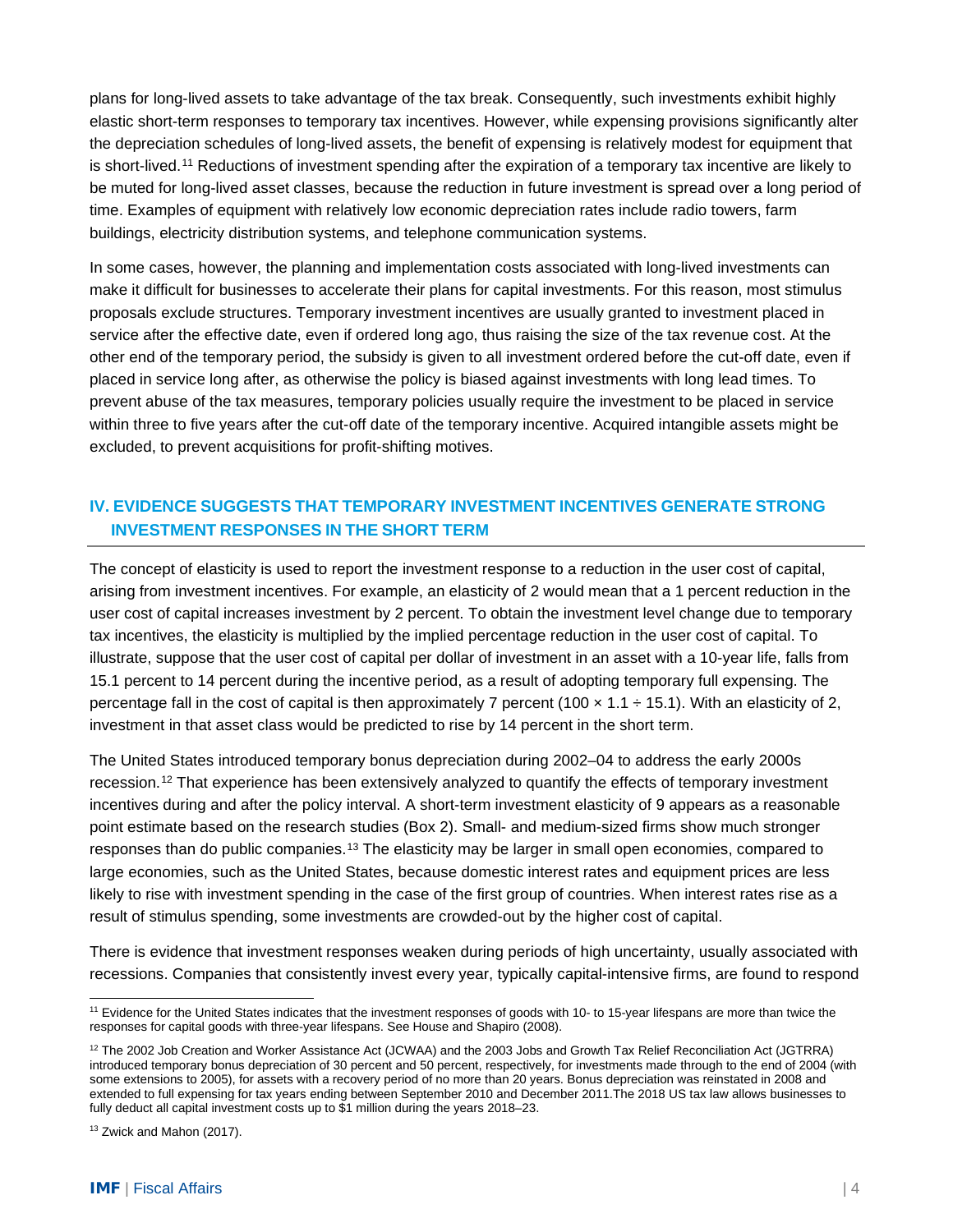to incentives during periods of economic volatility, but companies that had not planned any investment in the absence of the policy tend to be unresponsive to the implementation of incentives during periods of economic uncertainty.[14](#page-4-0) This cautious behavior is in contrast to periods of low uncertainty, when both types of firms are observed to respond to new tax incentives.

#### **BOX 2. Estimates of the [Tax-] Elasticity of Investment**

A study of US federal tax policy episodes of temporary bonus depreciation from 2001 to 2004 and 2008 to 2010 finds an elasticity of 7.2.[15](#page-4-1) The response of small firms is found to be especially large. Another study of the same tax policies reports the elasticity of investment in the United States in the range of 6 and  $14.16$  $14.16$  A similar elasticity, 9.7, is obtained from the investment responses of manufacturing firms to US state-level policies of temporary bonus depreciation.<sup>[17](#page-4-3)</sup> These are very large estimated short-term investment responses to temporary bonus depreciation and expensing policies. There is also evidence that the positive effect on investment persists for a few years after the incentive period expires, possibly due to the costs of adjusting capital installations.

According to a study on the investment effects of permanent and temporary tax liability cuts, an (unanticipated) 1 percent cut, increases investment by about 10 percent at its peak, 10 quarters after the implementation date, before decelerating rapidly.<sup>[18](#page-4-4)</sup> The study combines US episodes of tax rate cuts and tax base cuts, both of which reduce the user cost of capital. The authors remark that the temporary 2.86 percent tax liability cut associated with the 2003 JGTRRA "provided a major boost to the economy in the mid-2000s."

Estimates from UK data, based on a comparison of investment responses of qualifying and nonqualifying small- and medium-sized enterprises to bonus depreciation provisions, imply an elasticity of investment of 10.7 at an assumed discount rate of 7 percent, or an elasticity of about 5 at discount rates that may be more realistic for small companies.<sup>[19](#page-4-5)</sup> While the UK policies were permanent, rather than temporary, they are indicative that businesses respond to investment incentives, including partial or full expensing provisions. A similar study on the effect of introducing a permanent policy of expensing in Poland yields an elasticity of 4.<sup>[20](#page-4-6)</sup> The permanent nature of the tax incentives may explain why this estimated elasticity is lower than in the studies of the impacts of temporary bonus depreciation.

# **V. HOW TO CALCULATE THE PERCENTAGE CHANGES IN THE USER COST**

We consider the effects, separately, of (1) introducing temporary bonus depreciation or expensing, (2) introducing a temporary investment tax credit, and (3) temporarily reducing the tax rate on business income. Each of these measures generates a certain percentage change in the user cost of capital. The annex provides the equations used for these calculations. The baseline assumption is a corporate tax rate of 25 percent, straight-line tax depreciation, no ITC, and a nominal interest rate of 5 percent with 1 percent price inflation. The temporary tax incentives are assumed to be announced ahead of the implementation date to give businesses enough time to adjust their spending plans. The impacts of the incentives on the user cost of capital assume that the marginal capital expenditure is equity-financed. If investment is debt-financed, the tax benefit of a rate cut is reduced because the value of the interest deductions is diminished.

<span id="page-4-0"></span><sup>&</sup>lt;sup>14</sup> See Guceri and Albinowski (2019).

<span id="page-4-1"></span><sup>&</sup>lt;sup>15</sup> Zwick and Mahon (2017).

<span id="page-4-2"></span><sup>&</sup>lt;sup>16</sup> House and Shapiro (2008).

<span id="page-4-3"></span><sup>17</sup> See Ohrn (2019).

<span id="page-4-4"></span><sup>&</sup>lt;sup>18</sup> See Mertens and Ravn (2012). Their study blends tax liability changes that were meant to be permanent and those meant to be temporary, but their results remain broadly similar when they exclude the eight episodes of temporary cuts from their analysis.

<span id="page-4-5"></span><sup>&</sup>lt;sup>19</sup> See Maffini, Xing, and Devereux (2019) and Maffini, Xing, and Devereux (2016).

<span id="page-4-6"></span><sup>&</sup>lt;sup>20</sup> Guceri and Albinowski (2019).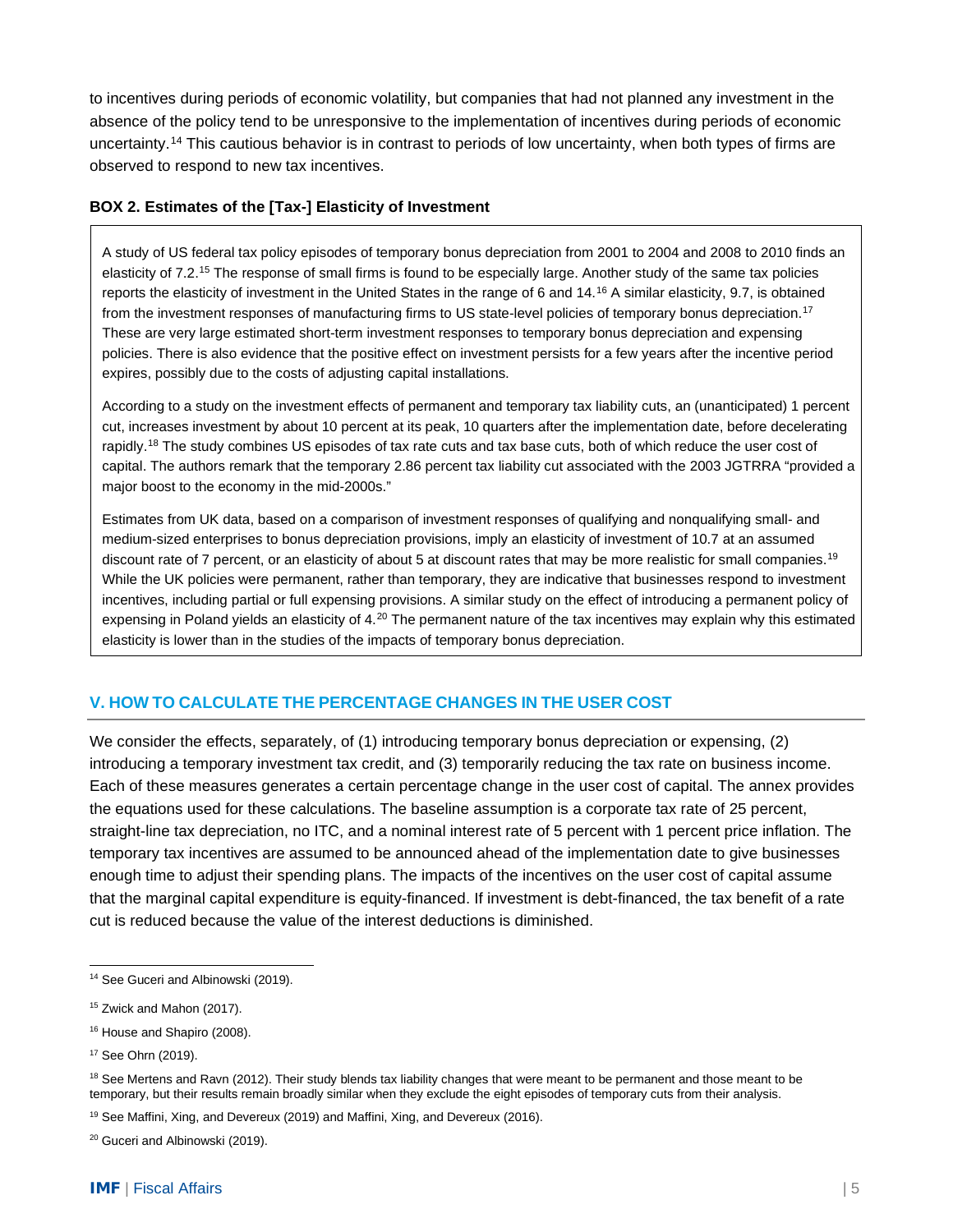Table 1 shows the percentage reduction in the user cost of capital arising from, respectively, temporary bonus depreciation (for different proportions), a temporary business income tax rate cut of 5 percentage points, and an ITC, each for different lengths of asset lives. For instance, for an asset with a life of 10 years, bonus depreciation reduces the cost of capital by between 1.8 and 7.1 percent, for a bonus depreciation ranging from 25 percent and full expensing; and a one-year reduction in the corporate tax rate by 5 percentage points reduces the cost of capital by between 5.6 and 6.5 percent in the year of the tax cut. As the table shows, assets with longer lives benefit relatively more from a temporary tax rate cut. This arises because the value of depreciation deductions become lower during the phase of the reduced tax rate, and longer-lived assets spend a relatively short part of their lives during that phase. The percentage reduction in the user cost of capital from a temporary ITC is simply equal to 100 × ITC rate for all asset lives. For example, a 10 percent ITC rate generates a 10 percent reduction in the user cost of capital. The tax revenue implications are not equivalent across the policies and would need to be assessed.

|                              |         | <b>Asset Life</b> |          |          |
|------------------------------|---------|-------------------|----------|----------|
| <b>Bonus Depreciation</b>    | 5 Years | 10 Years          | 15 Years | 20 Years |
| Proportion = $0.25$          | 1.1     | 1.8               | 2.3      | 2.8      |
| Proportion = $0.50$          | 2.1     | 3.5               | 4.7      | 5.6      |
| Proportion = $0.75$          | 3.2     | 5.3               | 7.0      | 8.4      |
| Proportion = $1.00$          | 4.3     | 7.1               | 9.3      | 11.2     |
| <b>Tax Rate Reduction</b>    |         |                   |          |          |
| 5 percentage points          | 5.6     | 6.2               | 6.4      | 6.5      |
| <b>Investment Tax Credit</b> |         |                   |          |          |
| 5 percentage points          | 5.0     | 5.0               | 5.0      | 5.0      |

#### **TABLE 1. Percentage Reduction in Cost of Capital from Temporary Tax Incentives**

#### **VI. AGGREGATE EFFECTS**

Economists are often interested in the GDP effect of investment stimulus. The following steps can be used to determine the aggregate effect.

(Step 1) The predicted *percentage change of investment*, resulting directly from temporary incentives, can be evaluated by multiplying the *investment elasticity* (discussed above) by the percentage reduction in the user cost of capital, for the asset categories and businesses to which the policy applies.

(Step 2) The *percentage change in GDP* is obtained by multiplying the predicted percentage change in investment from step 1 by the share of *domestically produced* investment in GDP. This step recognizes that imports of equipment are leakages from domestic GDP. Whereas in the United State about one-third of machinery and equipment investment is imported, in small open economies, such as Canada, a much greater share of it is imported than is domestically produced. In many developing countries, machinery, and equipment is almost entirely imported. However, there may still be some hiring from the investments themselves. Note that the share of total investment (domestically produced and imported) in GDP is typically between 20 and 25 percent.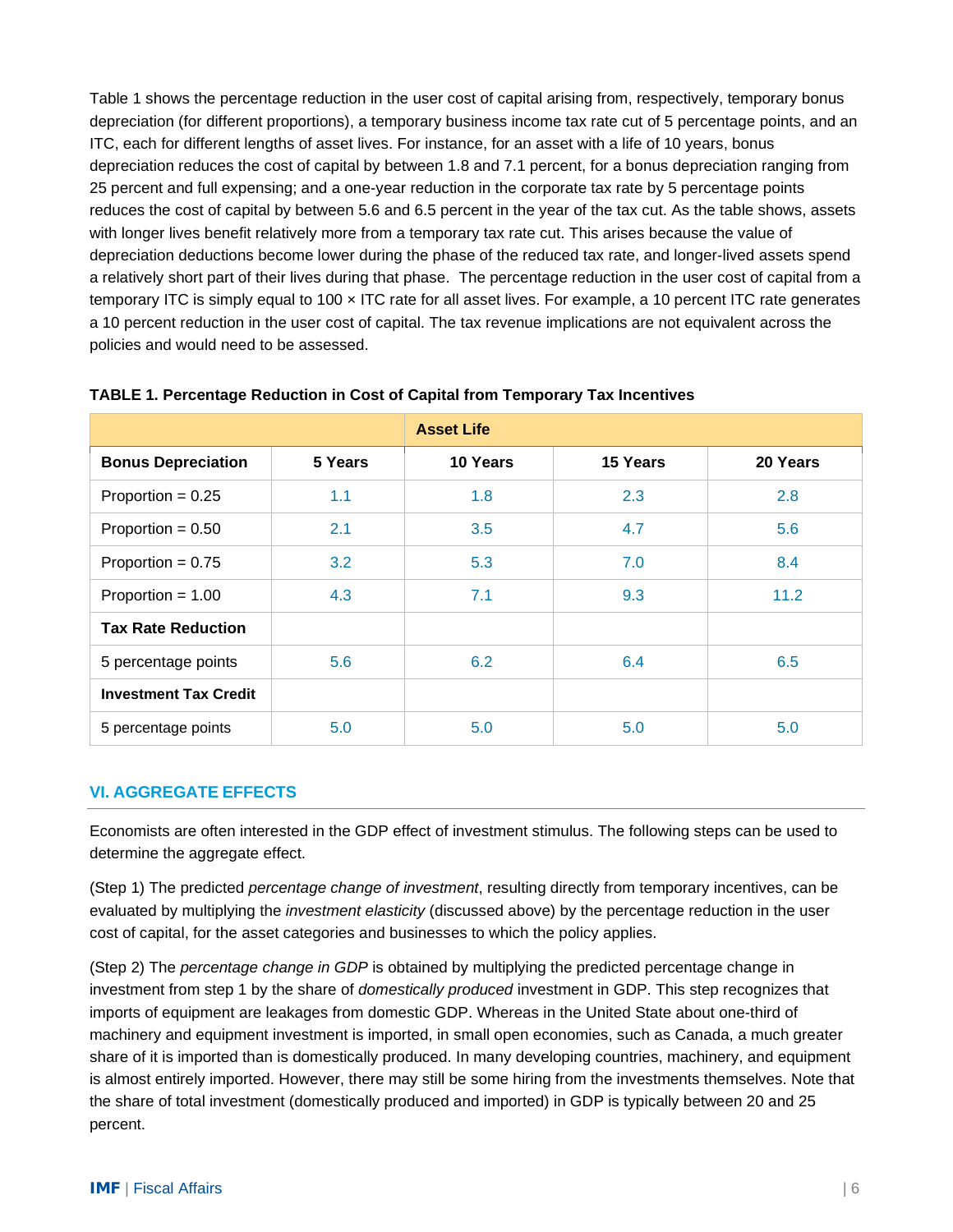(Step 3) To obtain the *overall GDP effect* of the stimulus, the percentage change in domestically produced investment demand is multiplied by an assumed *multiplier*. However, the existence of such, second-round, spending effects on GDP is controversial and depend on the state of the economy. Whether tax cuts can boost aggregate spending beyond the size of the tax revenue cost depends on factors such as the impact of the stimulus on interest rates, the stage of the business cycle, and consumer's expectations about future taxes.<sup>[21](#page-6-0)</sup>

There is evidence that the output and employment levels produced by the businesses directly responding to the investment incentives take several years to fully materialize, even though the investment response itself is rapid. This delay creates some risk that the tax incentives mistime the intended contribution to aggregate demand relative to the duration of the recession.<sup>[22](#page-6-1)</sup> The risk is reduced if the window for the temporary tax incentives is kept narrow. Experience with temporary bonus depreciation in the early 2000s recession in the United States also shows focusing on a small subset of investment spending translates to only a modest impact on GDP and employment, despite the strong response of investment in equipment with relatively long asset lives.<sup>[23](#page-6-2)</sup> The stimulus impact of the incentives would be greater if the policy were to apply to a broader group of investment goods.

# **VII. INTERNATIONAL CONSIDERATIONS**

Since part of the demand stimulus from temporary investment incentives leaks to foreign suppliers of the capital goods, countries might individually do too little to boost investment as they fail to incorporate the positive spillover to other countries. International coordination can internalize these spillover effects and make demand stimulus more effective.<sup>[24](#page-6-3)</sup> The nature of temporary tax incentives is that they are expected to have little impact on longer-term capital stocks, which helps to mitigate the concern of countries engaging in tax competition with temporary incentives. Coordination among governments is desirable to ensure the timely expirations of the incentives. During the COVID-19 pandemic, cooperation can avoid a beggar-thy-neighbor approach to incentivizing the acquisition of personal protective equipment and promote positive transboundary health spillovers.

## **VIII. LEGAL IMPLEMENTATION**

To communicate tax policies effectively to investors, and to ensure good governance through fiscal transparency, public accountability, and institutional legitimacy, the temporary tax incentives should be subject to the legislative process and consolidated under the tax law.<sup>[25](#page-6-4)</sup> The eligibility criteria for the incentives must be clearly defined, along with the cut-off date and the rules regarding the period permitted for placing the capital in service.

<span id="page-6-0"></span> $21$  See Cwik and Wieland (2011) and Dabla-Norris and Lima (2018).

<span id="page-6-1"></span><sup>22</sup> Ohrn (2019).

<span id="page-6-2"></span><sup>&</sup>lt;sup>23</sup> House and Shapiro (2008).

<span id="page-6-3"></span><sup>&</sup>lt;sup>24</sup> Cwik and Wieland (2011).

<span id="page-6-4"></span><sup>25</sup> See [IMF \(2020\).](https://www.imf.org/en/Publications/SPROLLs/covid19-special-notes#leg)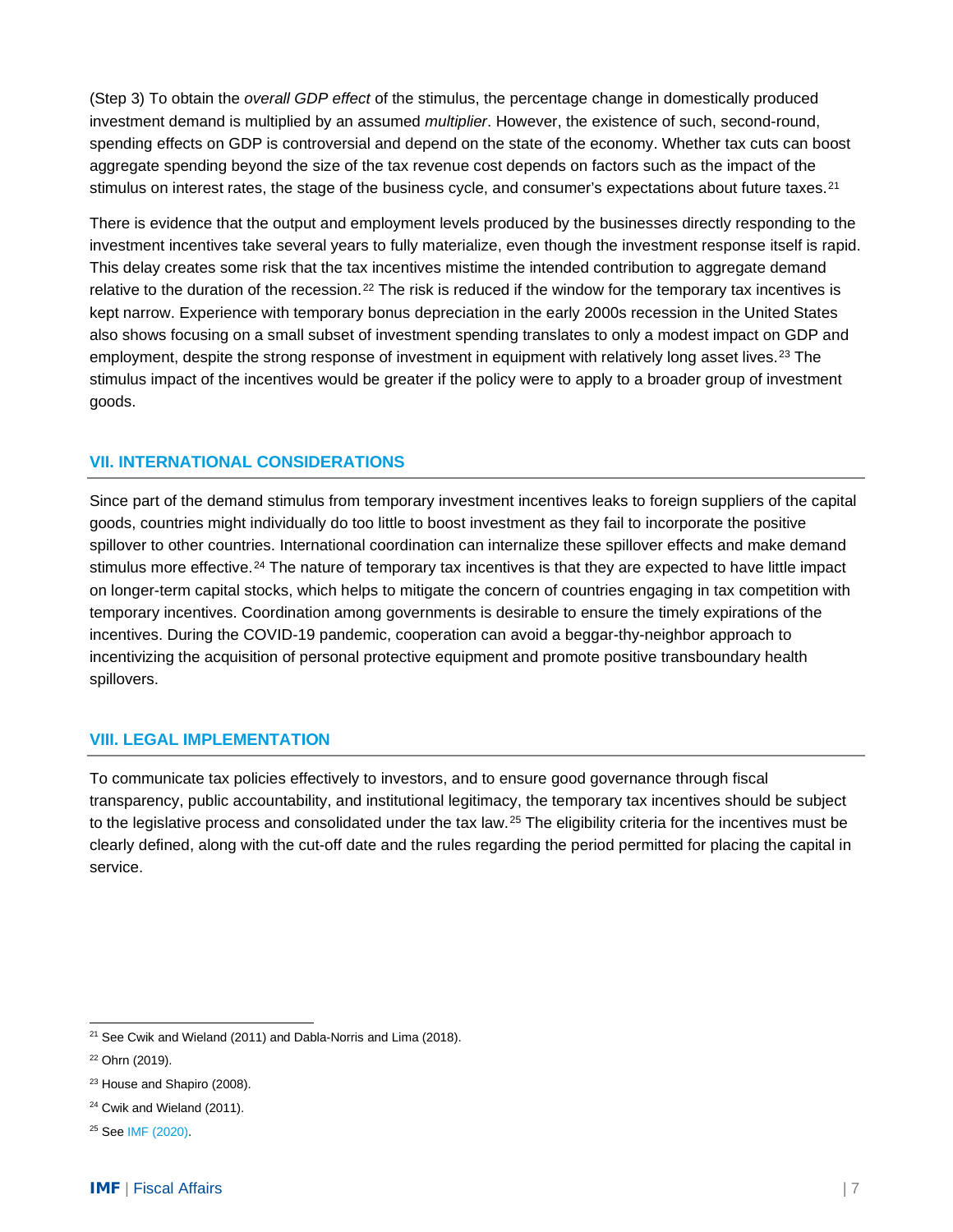#### **ANNEX**

| р                | Price of the capital asset                                                                                               |                                                      |
|------------------|--------------------------------------------------------------------------------------------------------------------------|------------------------------------------------------|
| r                | Real interest rate                                                                                                       |                                                      |
| δ                | Economic depreciation rate                                                                                               |                                                      |
| $\boldsymbol{u}$ | Marginal tax rate on business income                                                                                     |                                                      |
| i                | Nominal interest rate                                                                                                    |                                                      |
| λ                | Proportion of capital expenditure treated as a current<br>expense                                                        |                                                      |
| $D_i$            | Depreciation rate in $jth$ year after the year of the expenditure                                                        |                                                      |
| $C_i$            | User cost of capital with statutory depreciation under policy i                                                          | $C_i = p(r + \delta) \times \frac{(1-A_i)}{(1-u)}$ . |
| Z                | Present value of depreciation deductions with statutory<br>depreciation schedule, per dollar of investment <sup>26</sup> | $z = \sum_{i=1}^{L} \frac{D_i}{(1+i)^j}$             |
| Α                | Value of depreciation deduction with statutory schedule                                                                  | $A = uz$                                             |
| $A_B$            | Value of depreciation deduction with bonus depreciation                                                                  | $A_R = u \times (\lambda + (1 - \lambda)z)$          |
| $A_{ITC}$        | Value of depreciation deduction with investment tax credit                                                               | $A_{ITC} = ITC + (1 - ITC) \times uz$                |

| ANNEX TABLE 1. Symbols and Formulas Used to Calculate Impacts of Investment Incentives |  |  |
|----------------------------------------------------------------------------------------|--|--|
|                                                                                        |  |  |

The formulas above are used to derive the percentage fall in the user cost of capital, after introducing temporary bonus depreciation at the rate  $0 < \lambda \le 1$  from an initial rate of 0 or a temporary investment tax credit.<sup>[27](#page-7-1)</sup> The effect of a temporary tax cut is more complicated. Not only is the tax rate changing, but the value of the depreciation deduction becomes time-varying.[28](#page-7-2) In the case of a temporary tax rate change equal to *Δu*, lasting for *R* years, and assuming straight-line depreciation over *L* years, the user cost of capital for an equity-financed investment is given by

$$
C_T = \frac{p(r+\delta) \times (1-A_T) + (1+r)\Delta A_T}{1-u-\Delta u}
$$

where  $A_T = \frac{u}{iL} \Big( 1 - \frac{1}{(1+i)^L} \Big) + \frac{\Delta u}{iL} \Big( 1 - \frac{1}{(1+i)^R} \Big)$  and  $\Delta A = \frac{\Delta u}{(1+i)L} \Big( 1 - \frac{1}{(1+i)^R} \Big)$ .

For a tax rate cut, Δu < 0. The formulas below show the percentage fall in the user cost of capital resulting from temporary bonus depreciation or a temporary tax rate cut of 1 percentage point lasting for one year. The

<span id="page-7-2"></span><sup>28</sup> See Mintz (1990).

<span id="page-7-0"></span><sup>26</sup> Under straight-line depreciation, Dj=1/L in every year, where *<sup>L</sup>* is the asset life for tax depreciation purposes. Under a declining balance depreciation, Dj=(1- )j–1. These formulas abstract from the half-year rule. More complicated depreciation systems also exist. *z* is calculated for the normal depreciation schedule.

<span id="page-7-1"></span><sup>27</sup> House and Shapiro (2008).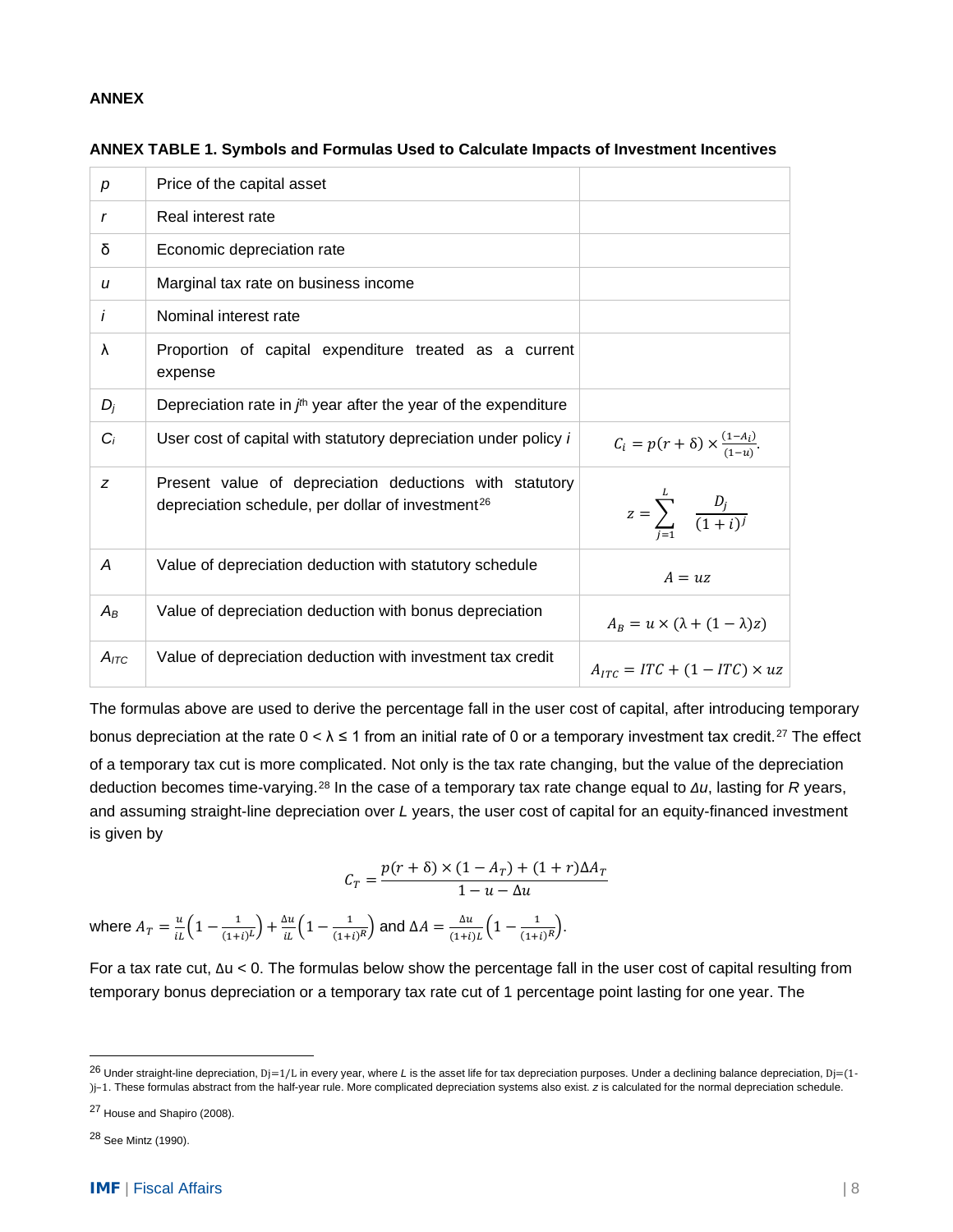scenarios assume the policy is announced in the year before it takes effect. The results of applying the formula for the tax rate cut can be scaled up, approximately proportionately, for larger tax rate reductions.

% Reduction in *C* from introducing bonus depreciation =  $100 \times \frac{u(1-z)\lambda}{1-uz}$ 

% Reduction in *C* per percentage point of tax rate cut =  $100 \times \left(\frac{1}{1-u} - \left(\frac{1}{L}\right)^2\right)$  $\frac{1}{L} \left( \frac{r+\delta - \iota(1+r)/(1+\iota)}{(1-\iota z)(1+\iota)(r+\delta)} \right)$  $\frac{1}{(1-uz)(1+i)(r+\delta)}$